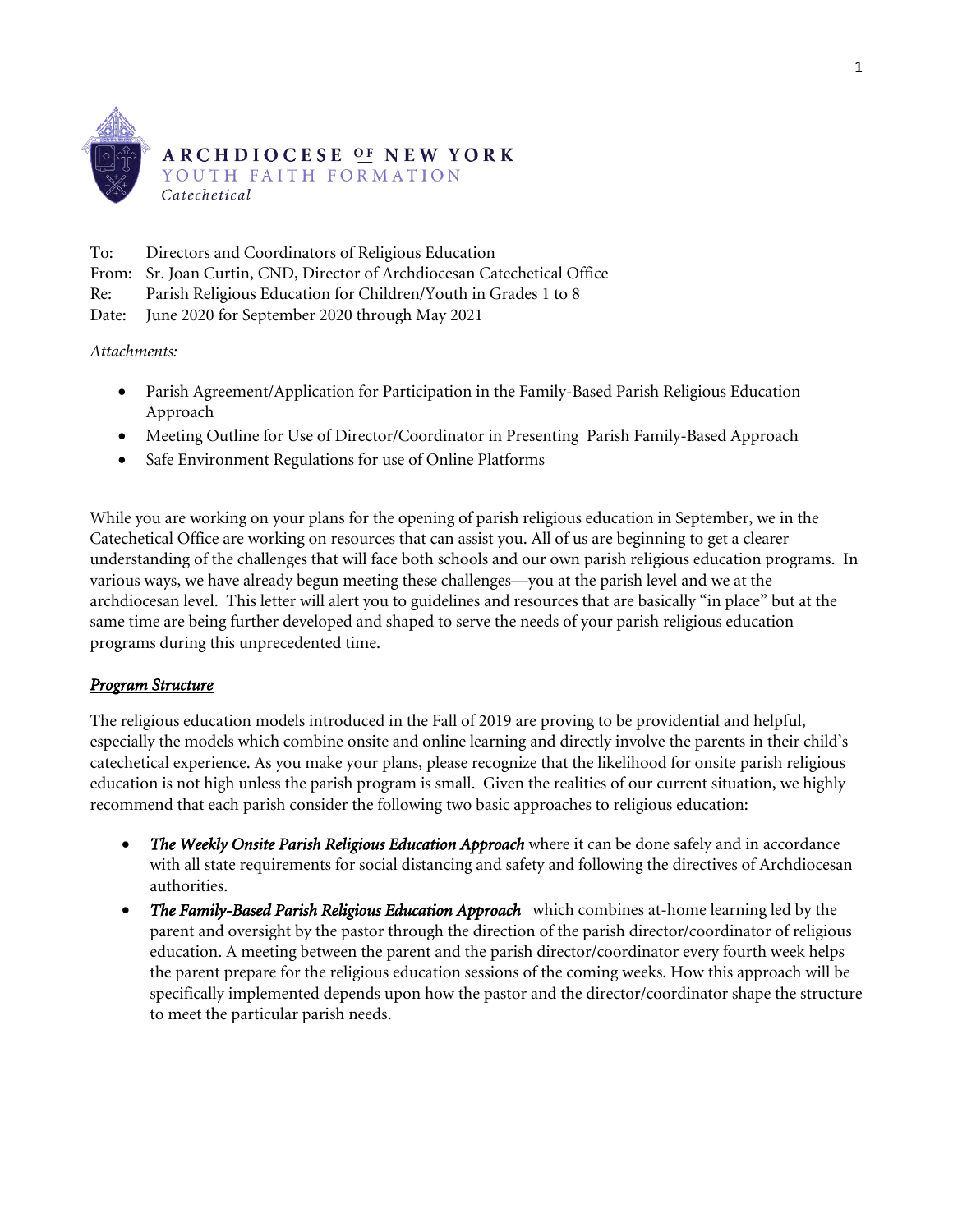### *Basic Program Curriculum: Archdiocesan Guidelines*

The basic curriculum for all programs is the *Archdiocesan Guidelines for Catechesis, Pre-Kindergarten through Grade 6,* and those for Grades 7 and 8*.* The *Archdiocesan Guidelines* as the non-negotiable basis for all our programs will insure that the children and their families are receiving the essential content of our faith, along with its implications for Christian living, the spirituality that flows from it, and the Scripture and Church teaching that form its bedrock.

The updated *Guidelines for Grades 1 through 6* were completed in 2019 and the updated *Guidelines for Grades 7 and 8* are now in their final stages of completion.

### *Program Resources*: *Lesson plans for Guidelines and Publishers' Online Resources*

In late August, you will receive lesson plans for each concept or "band" in the *Archdiocesan Guidelines, Grades 1 through 6.* These guidelines lesson plans are to be used in every grade level no matter which model and which publisher's resources you have chosen.

In addition, during the course of the year, each parish program will continue to use the religious education text books and materials provided by the publishing company chosen by the director/coordinator and the pastor. These companies have responded to the "sheltering-in-place" demands of these past months by dedicating much expertise, creativity, labor, and funding to increasing their resources and capacities to serve families online.

### *Training of Directors and Coordinators*

The Basic Leadership Training Course and the Advanced Leadership Program will be offered in variations of online and onsite formats depending on the responses that the corona virus pandemic will necessitate.

#### *Training of Catechists*

Catechist formation continues to be offered in online and virtual formats. The regional catechetical directors, in consultation with the directors and coordinators of their region, will offer the catechist formation courses according to local parish needs.

### *Assistance to You in the Implementation of Your Program*

Sr. Joan and the central office staff of the Catechetical Office will continue to be present and available to you, providing direction and support

The regional catechetical director will continue to provide immediate direction as well as individual guidance to each director and coordinator in the region through regional meetings and individual contact by phone, email and web-based consults.

*Project Inspiration,* to which many of you have contributed, is provided as a source of practical ideas for the various implementation possibilities. It puts at your fingertips a compendium of how your colleagues throughout the Archdiocese are creatively implementing these approaches within the confines of their own parish needs.

Since the 2019 approval of additional models for parish religious education, the *Family Catechesis Advisory Committee* has been working diligently to provide you with practical resources for greater parent involvement in their children's religious education. Although this committee could not have foreseen the pandemic and its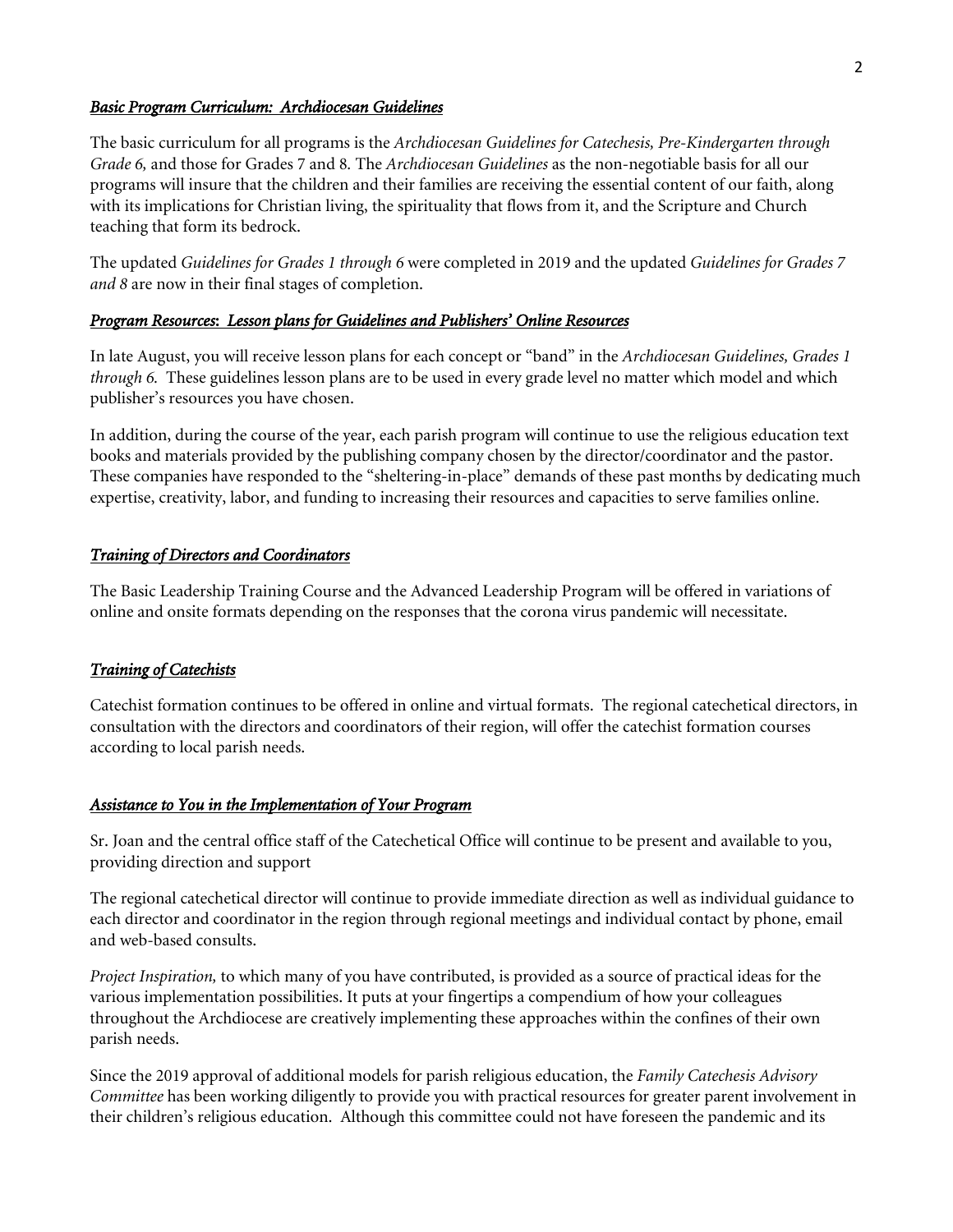current effects, their materials will provide additional help and guidance for your September planning. The work of this committee has resulted in the attached Parish Agreement/Application for Participation in Family-Based Parish Religious Education Approach. I want to express great gratitude to the committee members: Sr. Nancy Elizabeth Doran, Chairperson, Margaret Hoblin, Sr. Mary Crucifix Pandullo, Sr. Zelide Ceccagno, Andrea Tighe, Janan Lane.

### Directions for Maintaining a Safe Environment for Parish Religious Education in This Time of Covid-19 Pandemic

Please see the attached Document.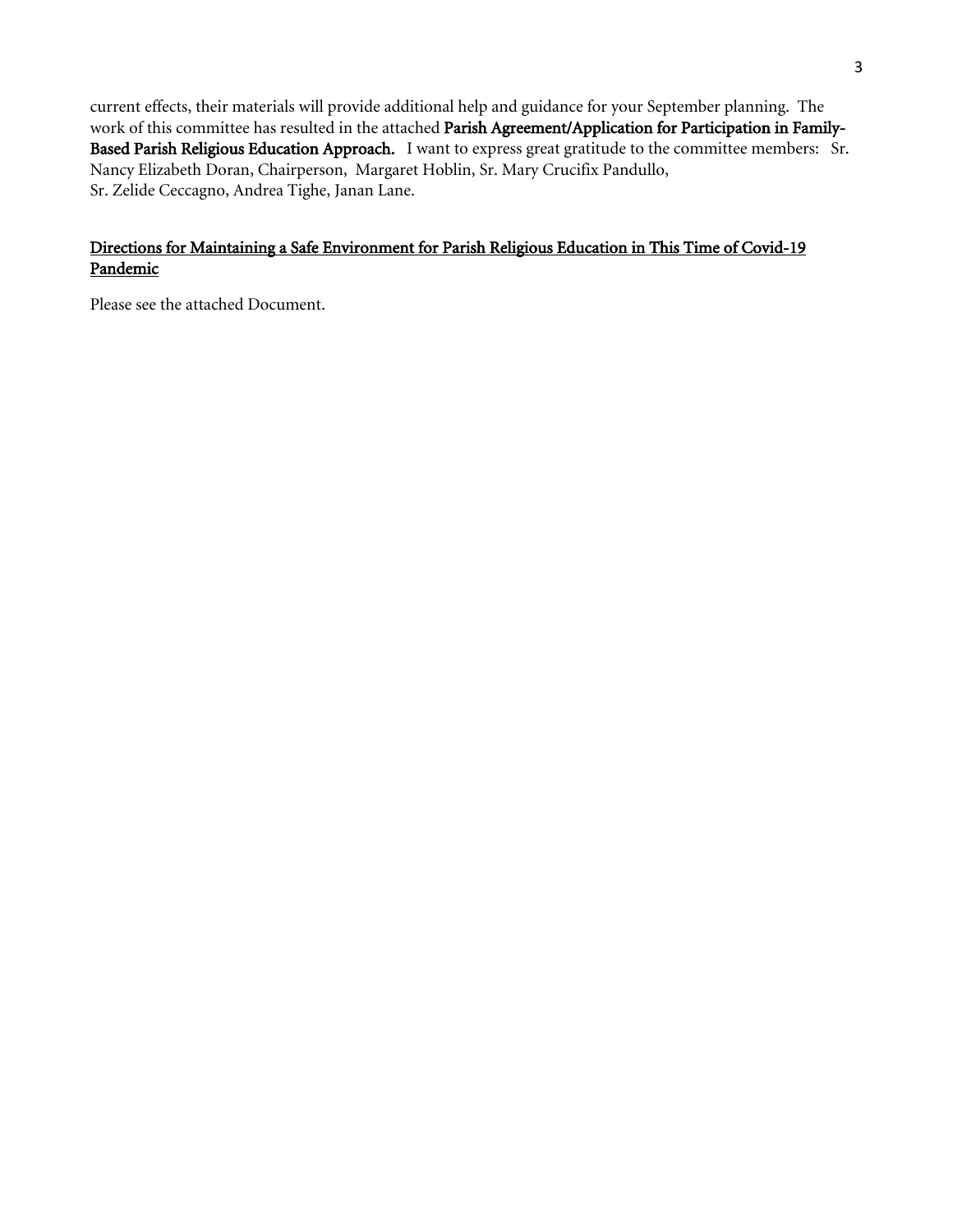# **Outline for Introductory Presentation to the Parents in the Parish Religious Education Program On the Family-Based Parish Religious Education Model**

*Additional Resource for Director/Coordinator of Religious Education*

The child's formation in the faith is carried out above all in the family, the parish community as we worship and serve, and the Parish Religious Education Program.

### **1. The Role of the Parent in the Faith-Life of Their Children**

The Church recognizes the parent's crucial role in the faith-life of their children. See *Archdiocesan Handbook for Parish Directors and Coordinators of Religious Education:* section on Family-Centered Catechesis, pages Fam-1 and Fam-3 to 4.

### **2. The Role of the Parish Community in Religious Education.**

Participation in the Sunday liturgy is foundational to the development of the faith-life of the child. In addition, the many ways the parish community responds to the Gospel and the many opportunities for service impact the child's growth as a disciple of Jesus.

See *Archdiocesan Handbook for Parish Directors and Coordinators of Religious Education:* section on Family-Centered Catechesis, page Fam-6 .

### **3. The Content of Religious Education**

Authentic religious education must be faithful to the teachings of the Church. The U.S. Catholic Bishops have approved the content of certain major religious education textbooks by Catholic publishers which assure an orderly, thorough and faithful presentation using methods that are educationally sound and age appropriate. In addition, the Archdiocese of New York has developed Guidelines for Catechesis, for Grades K through 6 and for grade 7 and 8 which must be used by all Religious Education Programs and Parochial Schools.

### **4. Family-Based Parish Religious Education**

Family-based Religious Education takes place under the authority of the Pastor through the direction of the Parish Religious Education Director. The faith is taught in the home by the parent, who is commissioned by the Pastor to be the Catechist for his/her own children.

The parent-catechist and the child/children are guided and supported by the Parish Religious Education structure throughout the instruction. The instruction consists in 90 minutes a week for 30 weeks offered from September through May.

Every month, the parent meets with the Director of Religious Education and is prepared to teach for the coming weeks. At the same time, the child meets with a parish Catechist to review and strengthen what has been learned at home.

The decision to accept the custodial parent/guardian's application to participate in the Family-Based Religious Education Model is made by the Pastor in consultation with the Parish Director of Religious Education.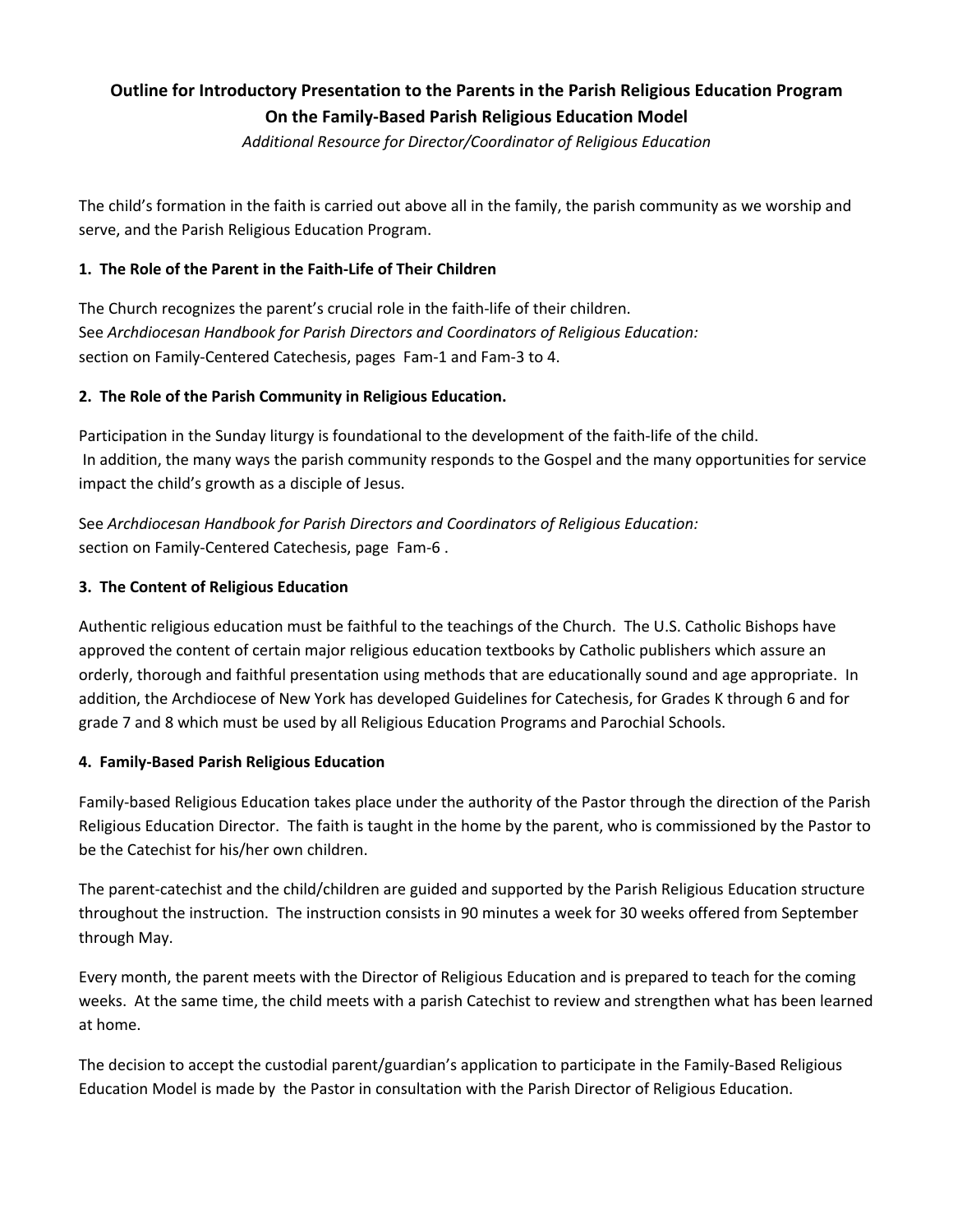**Parish Name** 

**Family-Based Parish Religious Education Model**

**For Children and Youth in Grade Levels 1 through 8**

**For September 2020 through May 2021** 

**Agreement and Application**

**Parish Address**

**Parish Contact Information**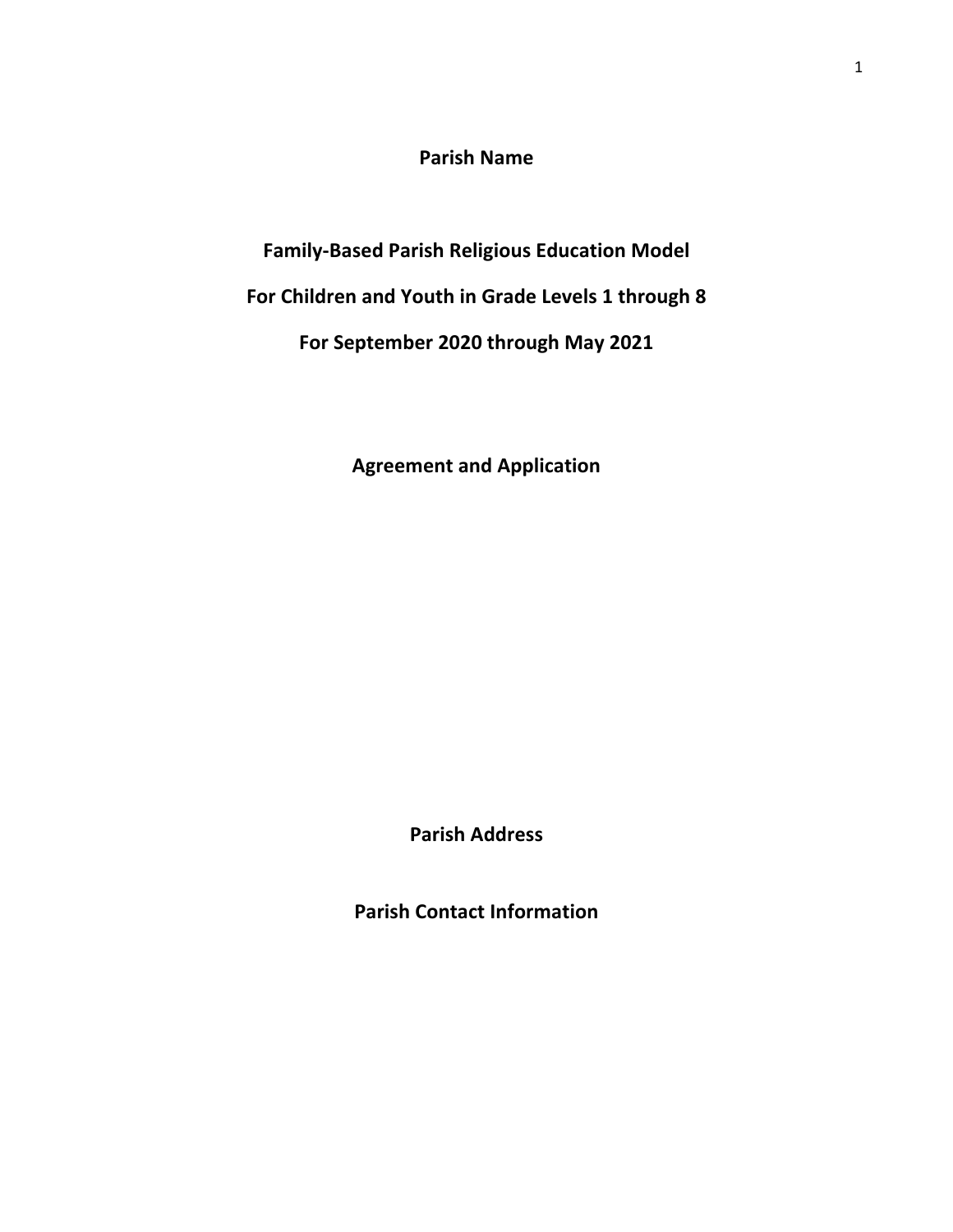Effective religious education is rooted in a deeply Catholic family life. The parents**\*** form the faith of the child by recognizing the person of Jesus as the center of the family, by adhering to Gospel values and the teachings of the Church, by praying together regularly in the home, by participating in the sacramental life of the parish, especially the Sunday Eucharistic Liturgy, and by participating in the life and mission of the parish and of the Church.

All formal parish religious education of children and youth is directed by the parish director of religious education under the authority of the pastor. Its purpose is to help the children/youth grow as loving disciples of Jesus, living their Catholic commitment within the community of His disciples that is the parish community.

### **Parish Religious Education faithfully provides the authentic teaching of the Catholic Church:**

- 1) **By commissioning catechists approved by the pastor to teach the faith in the parish.**  The Catholic Church identifies six fundamental responsibilities of all Catechists: to teach the knowledge of the faith, to give moral formation, to provide liturgical education, to teach to pray, to educate for life in the parish community, and to help those being taught to understand that through their Baptism they are called to share in the mission of Jesus.
- 2) **By using textbooks and resources approved by the U.S. Conference of Catholic Bishops (USCCB).** In the Archdiocese of New York this is accomplished by following the *Archdiocesan Guidelines for Catechesis*, *Grades K through 6 and Grades 7 and 8*. Therefore, the parish director of religious education must select for the educational process, textbooks, and online materials that are in accord with these *Guidelines*.

For 2020-2021, the parish religious education program offers its families a choice between two basic models of systematic weekly religious education for children/youth in Grades 1 through 8. In both models, children/ should receive 90 minutes of religious education a week for 30 weeks from September through May. The required registration and tuition for Parish Religious Education remain the same for both models. The models are:

- 1) **The Weekly Onsite parish Religious Education Model:** the child attends weekly religious education sessions of 90 minutes each, given by parish-catechists at the parish, with continual supportive participation provided by the parents in the home.
- 2) **The Family-Based Parish Religious Education Model**: the child is given weekly religious education sessions by the Parent-Catechist in the home for a total of 90 minutes a week for 3 weeks. In the fourth week, the child and the parent-catechist go to the parish and attend a 90-minute session. During this session, parish-catechists teach the children; the director of religious education guides and teaches the parent.

If necessitated by the pandemic, these meetings can be done by phone or through online meetings.

## **N.B. In keeping with Safe Environment policy, these parent-catechists may only teach their own children.**

*\*For the sake of brevity, only the word "parent" will be used throughout but the intent is to refer to either the parent or the guardian as the case may be.* 

*\* The title "Director of Religious Education" is used throughout and refers to the Administrator of the Parish Religious Education Program whether that person be a Director or a Coordinator of Religious Education.*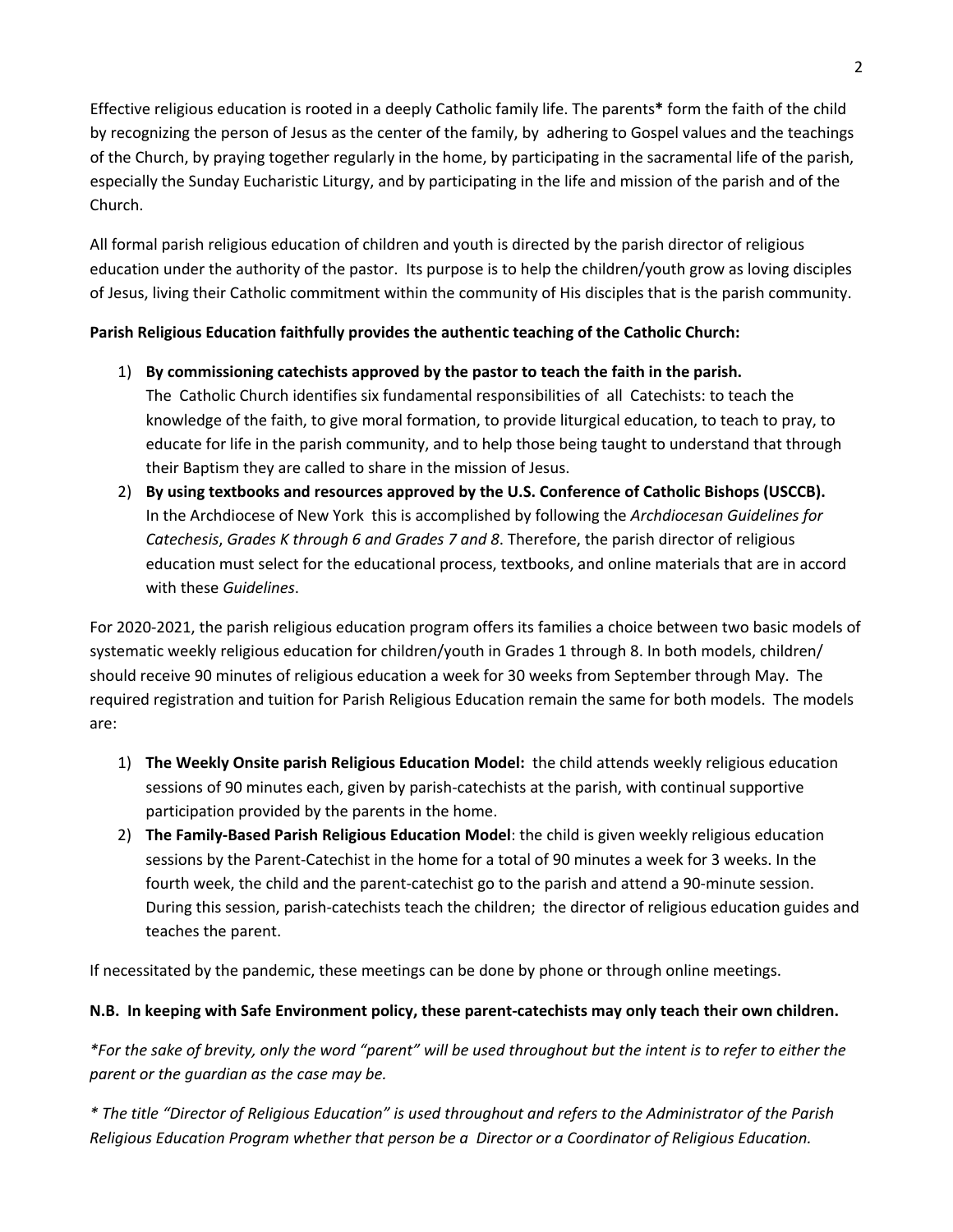# **Requirements for Family-Based Parish Religious Education Model**

- 1) The Eucharist is the source and summit of the Catholic faith. Weekly attendance at Sunday Mass is required.
- 2) In keeping with the Archdiocesan Safe Environment policy, parents may provide family-based parish religious education only to their own children.
- 3) The parish religious education program registration form must be completed and all tuition fees paid.
- 4) The parent-catechist and the child meet at the parish at least once a month from September through May. The length of this session is a minimum of 90 minutes.
	- a. The child meets with the parish-catechist to assess the child's grasp of the content assigned for this time period. The catechist will reinforce or further develop the content as needed. The catechist who works with the child will provide valuable insights into the effectiveness of the program.
	- b. The parent-catechist meets with the director who will provide direction and guidance for the religious education process and prepare the parent-catechist to teach the next month's content.
	- c. It is the responsibility of the director of religious education to maintain ongoing supervision and evaluation of the parish family-based religious education process.
	- d. The schedule of these monthly meetings is provided in September by the parish director of religious education. If for a valid reason such as illness, the family cannot attend one session, arrangements must be made with the director to make up the session.
- 5) As part of this model, there are additional parish events which the family is expected to attend. The parish Director of Religious Education will provide a list of these events.
- 6) The child will be given an assessment at the parish in January and in May. These assessments are to be a comprehensive test on the learning that has taken place during the previous semester.
- 7) In order for the child to advance to the next grade level, all requirements for the religious education program must be met and a 70% correct response must be achieved on each of the learning assessments\*.
- 8) As part of the year's curriculum, the parent-catechist provides ongoing instruction on the meaning of the sacraments. Immediate preparation for the sacraments is done in the parish by a parish-catechist because reception of the sacraments is an essential dimension of life in the parish community.
- 9) If a parent or child cannot meet a requirement, the parish Director of Religious Education with the Pastor's approval will try to provide an appropriate alternate plan to fulfill the requirement.

\* This Requirement does not apply to children/youth with special needs.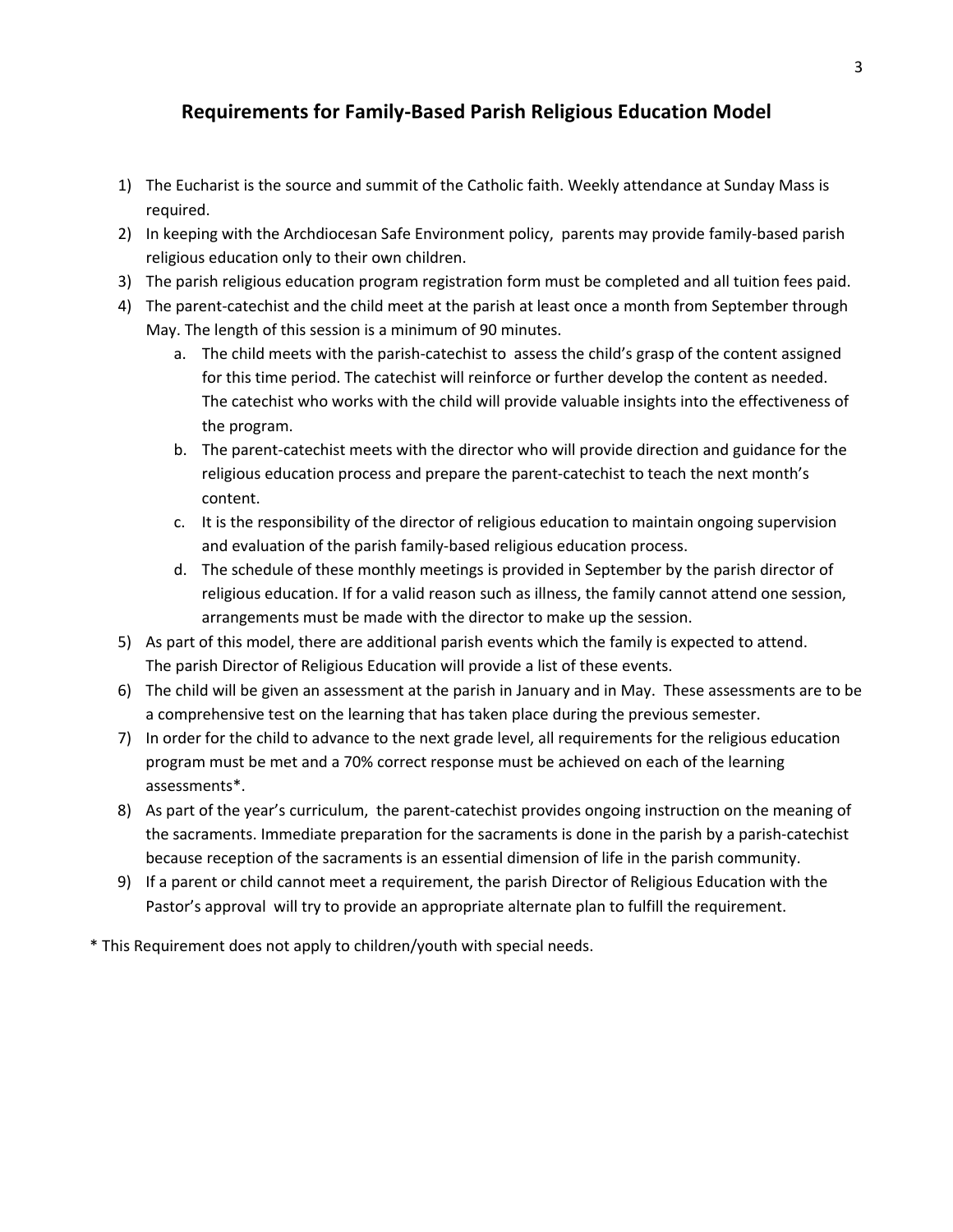# **Application to Participate in Family-Based Parish Religious Education Model**

*(To be submitted to the Parish Director of Religious Education)* 

| <b>Section One:</b> |                                                                                                   |                                                            |                    |                       |                                |
|---------------------|---------------------------------------------------------------------------------------------------|------------------------------------------------------------|--------------------|-----------------------|--------------------------------|
|                     | Name(s) of Custodial Parent(s) or Guardian                                                        |                                                            |                    |                       |                                |
|                     |                                                                                                   |                                                            |                    |                       |                                |
|                     | Name of person who is requesting to be the Parent-Catechist for the child/children:               |                                                            |                    |                       |                                |
|                     | Contact information of Person who will be Parent-Catechist for the child/children :               |                                                            |                    |                       |                                |
|                     |                                                                                                   |                                                            |                    |                       |                                |
|                     |                                                                                                   |                                                            |                    |                       |                                |
|                     | Name and Mailing address of Parent/Guardian in whose home the child resides:                      |                                                            |                    |                       |                                |
| <b>Section Two:</b> |                                                                                                   |                                                            |                    |                       |                                |
|                     | Name(s) of Child/Children who will Participate in this Program:                                   |                                                            |                    |                       |                                |
| Last Name           | <b>First Name</b>                                                                                 | <b>Birth Date</b>                                          | Grade<br>in school | Grade in<br>Rel Educ. | Copy Baptism<br>Cert submitted |
|                     |                                                                                                   |                                                            |                    |                       |                                |
| yes.<br>no no       | Are there other children in the family who will attend Religious Education on site in the parish? | If yes, give names and grade level in Religious Education. |                    |                       |                                |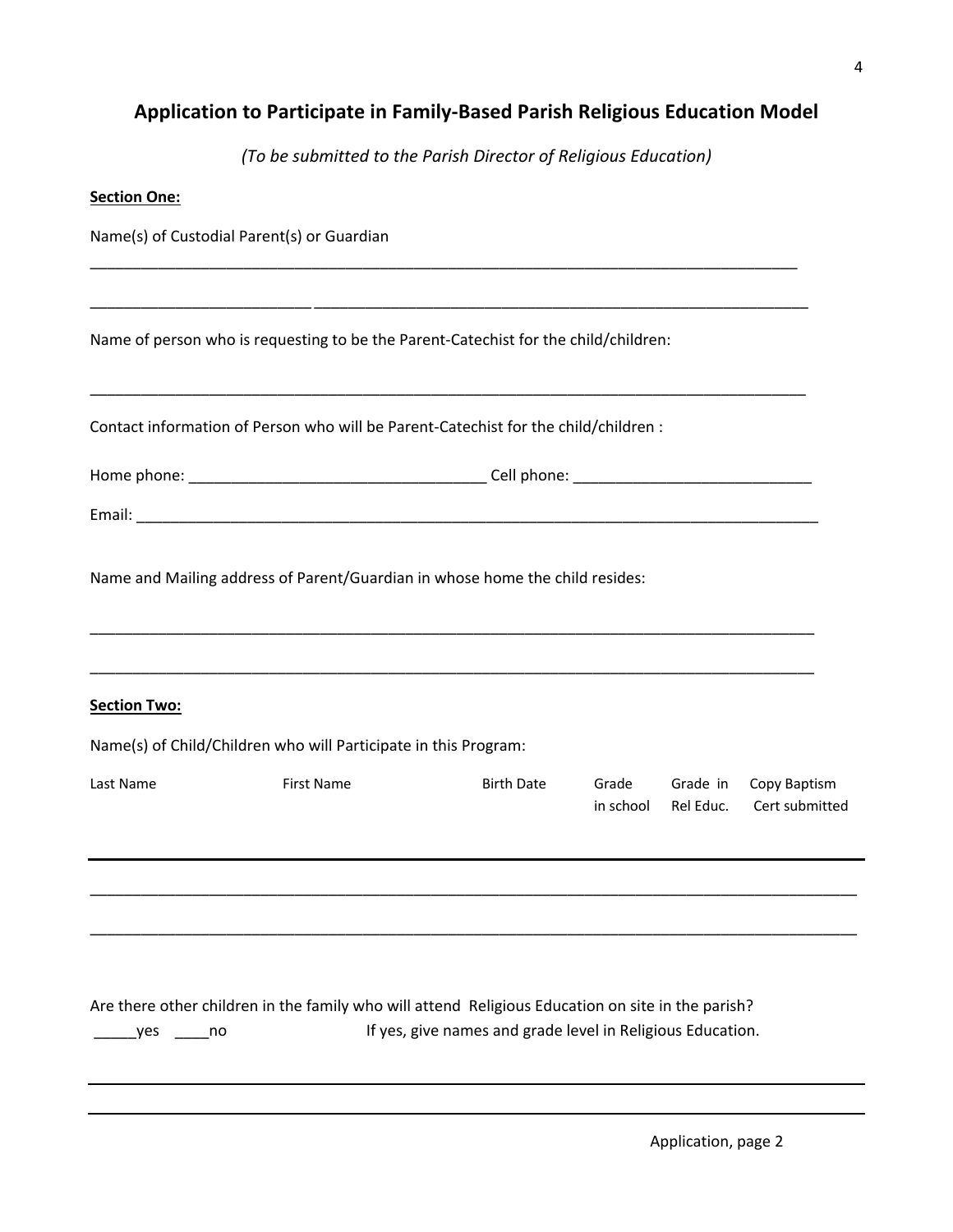### **Section Three:**

What is your reason for wanting to participate in the Family-Based Parish Religious Education Model ?

### *The following two "yes" lines must be checked in order for the parent to enter into this program:*

| Have you read the requirements of the Family-Based Parish Religious Education Model and do you agree that<br>you and your child/children understand and will abide by these requirements?<br>and the control of the Yes |  |
|-------------------------------------------------------------------------------------------------------------------------------------------------------------------------------------------------------------------------|--|
| In keeping with Archdiocesan Safe Environment policies, do you agree to teach only your own children?                                                                                                                   |  |
| $\frac{1}{2}$ Yes                                                                                                                                                                                                       |  |
|                                                                                                                                                                                                                         |  |
|                                                                                                                                                                                                                         |  |
|                                                                                                                                                                                                                         |  |
|                                                                                                                                                                                                                         |  |
|                                                                                                                                                                                                                         |  |
|                                                                                                                                                                                                                         |  |

If there are more children than one who will participate, they sign and print name below.

Date: \_\_\_\_\_\_\_\_\_\_\_\_\_\_\_\_\_\_\_\_\_\_\_\_\_\_\_\_\_\_

| Pastor's Signature:                        | Date |
|--------------------------------------------|------|
|                                            |      |
| Director of Religious Education Signature: | Date |

*After receiving your application, the Director of Religious Education will schedule a meeting with you to discuss the possibilities for your participation in the program.*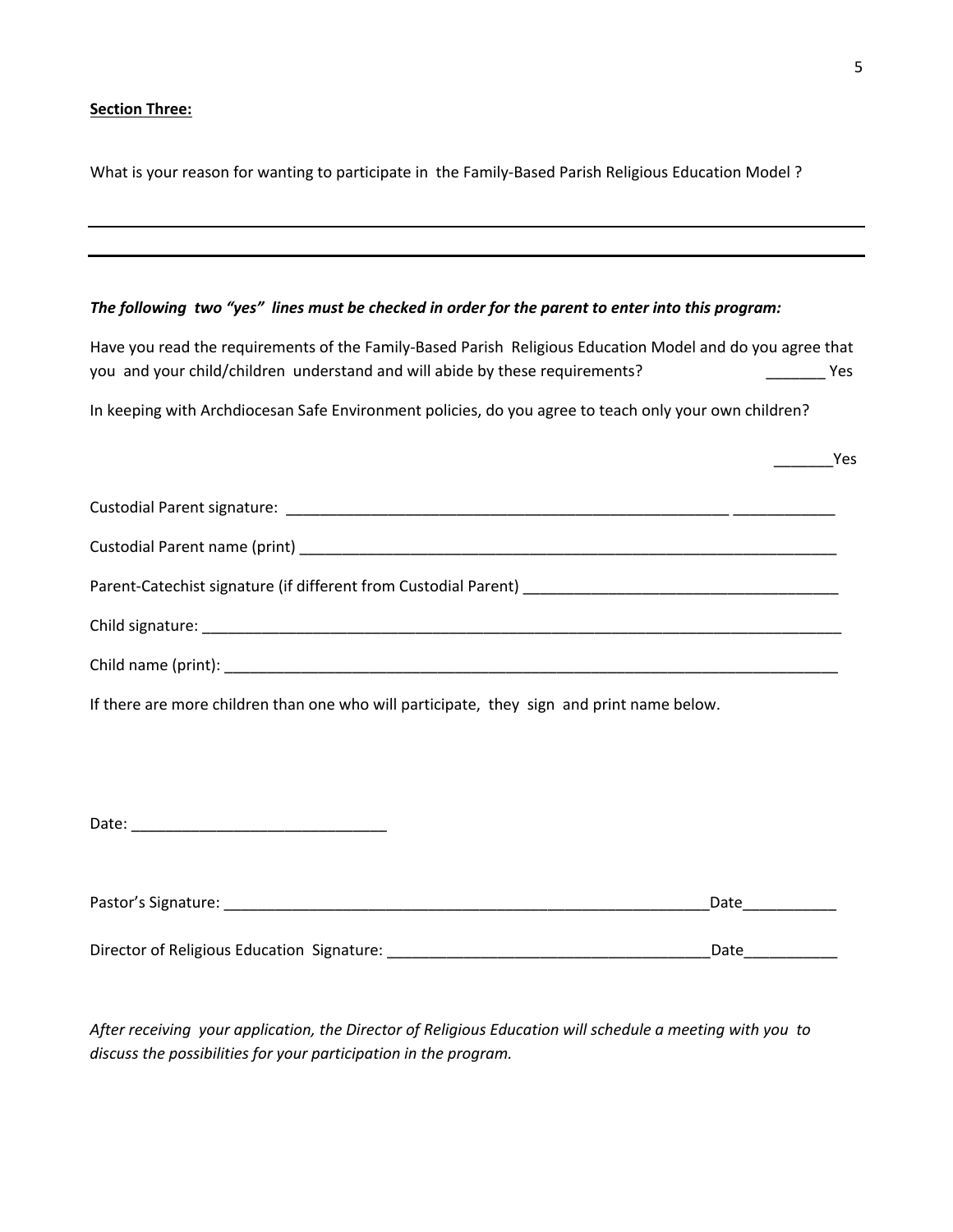# **Directions for Maintaining a Safe Environment for Parish Religious Education: Grade Levels 1 through 8**

# **September 2020 through May 2021**

### **For the Weekly On-site Parish Religious Education Model:**

The Parish Program continues to carefully implement all the directives of the Safe Environment Office established for the regular, weekly onsite Parish Religious Program.

The Parish Program abides by all the state, area and local regulations regarding the Corona-19 Virus. These regulations should govern program sessions as well as all other meetings, gatherings and activities such as program registration, parent meetings, First Communion and Confirmation celebrations.

### **For Family-Based Parish Religious Education Model:**

It is essential that all Parish Religious Education for children and youth (grade levels 1 through 8) be done through planning and communication with the parents not directly with the children/youth.

In using an online classroom setting such as *Zoom* or the *Google Meet* option in Google Classroom, just as in an onsite Religious Education setting, a Director, Coordinator or Catechist who is on the parish Safe Environment roster must always be the host. A co-host and/or guest presenter may also participate. In these live sessions, the parent /guardian must always be present with the child .

# **Directives for Safe Use of Zoom for Parish Religious Education: Grade Levels 1 through 8** *(Used with permission of the Office for Catholic Schools, Archdiocese of New York)*

In those cases in which a segment of Parish Religious Education is given to a group of children/ youth in a web-based classroom setting, the Safe Environment Zoom Directives established by the Office of Catholic Schools, Archdiocese of New York, should be followed. These directives as adapted to Religious Education are as follows.

An unwanted intruder is potentially dangerous, so it is critical that Directors, Coordinators and Catechists follow the recommended protocols to minimize the possibilities for outside interference.

Many of the security breaches in using Zoom have been the result of students sharing call access information on the internet and social media, not from Zoom's software being "hacked" or compromised. Relatively few "break ins" have been the result of a sophisticated hacker disabling security mechanisms, although this is always a possibility with any internet platform. Most of the newsworthy issues with Zoom have been the result of hosts failing to secure the entry points to their Zoom sessions.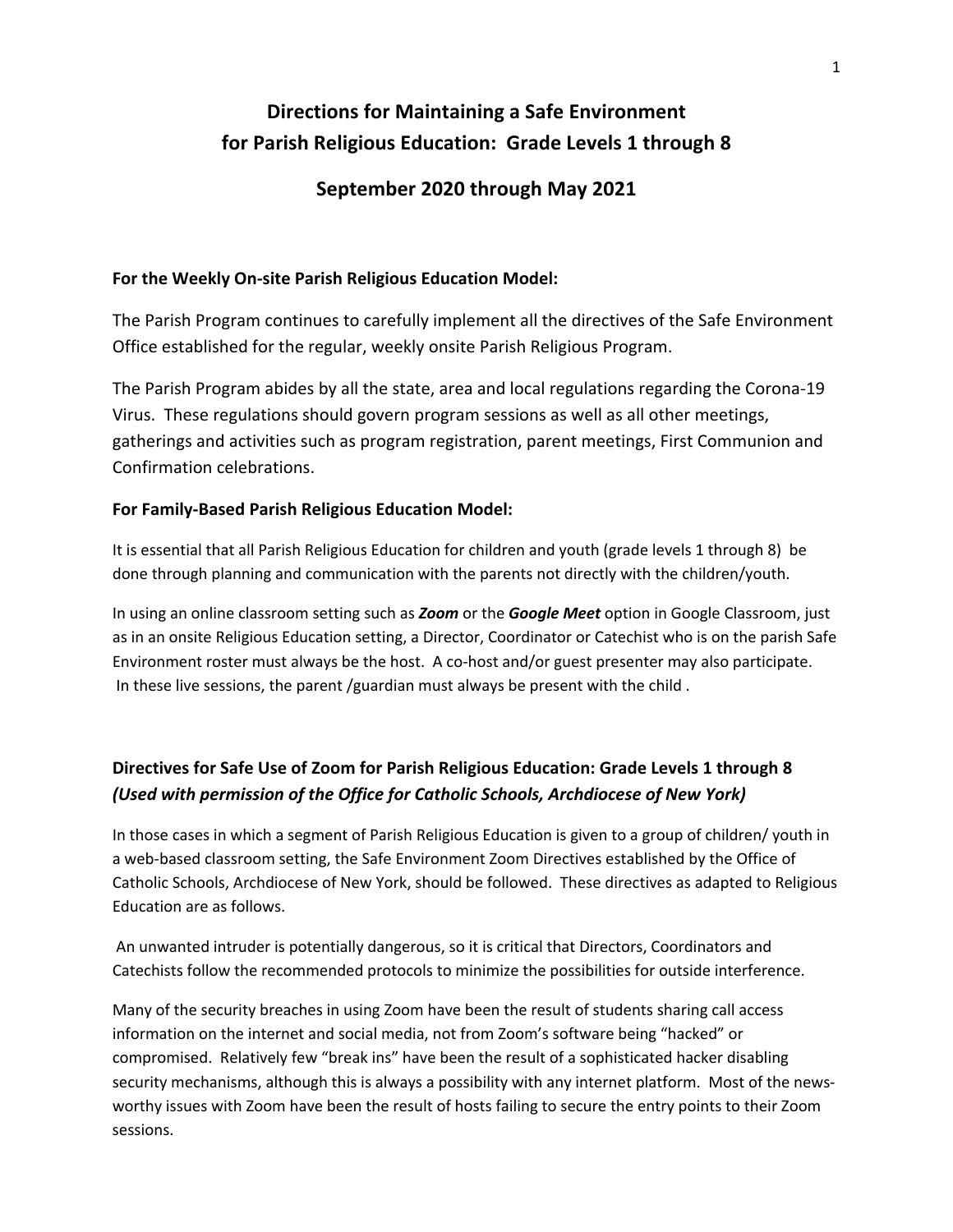### *In using Zoom, Directors, Coordinators and Catechists providing Religious Education should follow follow these security guidelines:*

1. Zoom's "Waiting Room" feature is the most important security feature the platform offers and must be activated. In fact, we recommend Zoom for student-facing live video because of its ability to regulate participants through use of a **Waiting Room.** 

2. Require children/youth to enter a waiting room with a standardized display name (i.e. first Name and last name) to quickly identify unwanted participants requesting access. The adult hosts of the Zoom session should know the first and last names of all the invited participants.

3. Eliminate the option for children/youth to participate in the session by phone only. If this creates an issue of inaccessibility for some children, encourage the parents to provide access to Zoom video conferencing through the technological capabilities and willingness to share, of another trusted adult (friend, relative, parent in the religious education program)

4. Work directly with the parents to ensure that there is no sharing of call information by children/youth on social media. This has been the leading cause of Zoom sessions being interrupted. This is a serious security issue and any breach of it would necessitate discontinuing Zoom sessions.

5. Use the *Critical Zoom Safe Environment Settings* every time Zoom is used for a Parish Religious Education session or meeting. These settings are summarized below and the screen shots are attached.

**Critical Zoom Safe Environment Settings:** Settings are to be found at Zoom.us after log in

**+Computer Audio Only**: Prevents unknown participants from joining via telephone select Computer Audio and click on save

**+Join Before Host Disabled:** Prevents students from spending time in your "classroom" unattended. You become the first person in the call and regulate who enters with your permission. Turn off Join before host

**+Chat Enabled But Prevent Participants from Saving Chat:** Allows all communication to be publicly visible and prevents students from obtaining a mutable "transcript" of the chat on their own device.

Turn on Chat Then click on button for Prevent participants from saving chat

**+Private Chat Disabled**: Prevents students from messaging each other without teacher visibility. Turn off Private Chat

**+Play Sound When Participants Join or Leave Enabled (Host Only):** Provides the host a small cue that someone has entered. This is particularly useful in preventing intruders if you are notified of someone joining the session at an unorthodox time, or if your whole class is already in the session.

Turn on Play sound when participants join or leave Then click on button for Heard by host only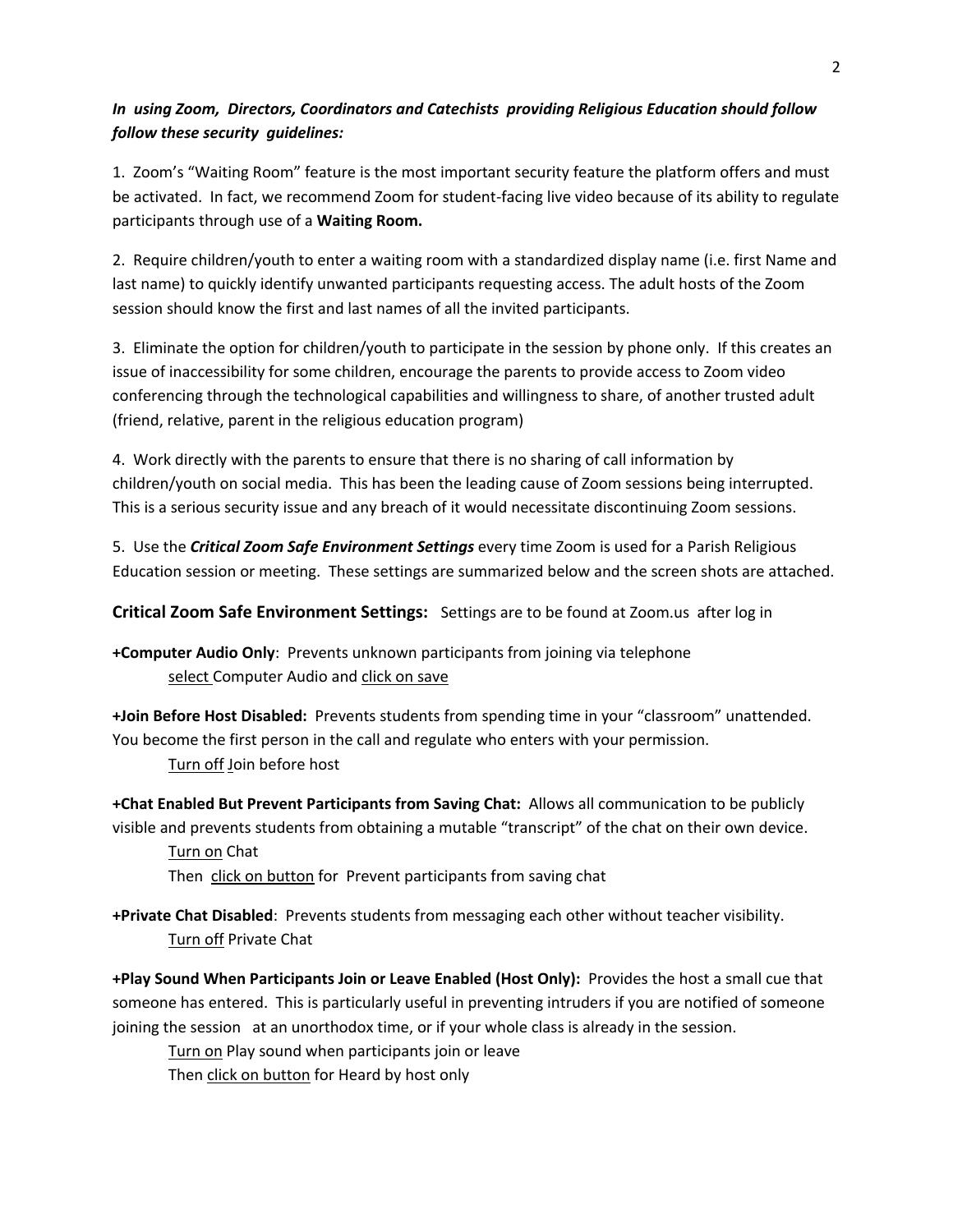**+Allow Host to Put Attendee on Hold Enabled:** Provides a crucial security measure should you need to remove a participant and put them back in the "Waiting Room"

Turn on Allow host to put attendee on hold

**+Screen Sharing Enabled (Host Only):** Prevents students or unwanted participants from drawing text or symbols for all participants to see, or from showing inappropriate content. The host of the call retains sole control of screen sharing.

Turn on Screen sharing. Then click on button that says Host Only

**+Disable Desktop/Screen Share for Users On**: Allows added security for screen sharing.

Turn on Disable Desktop/screen share for users

**+Annotation Off:** Prevents participants from marking up the shared screen. Note that this feature might be scaffolded in as the teacher and students gain comfort and trust on the platform

Turn off Annotation

+**Whiteboard On:** Allows teacher to present drawings for students to see, but not to add to.

Turn on Whiteboard then click on button for Auto save whiteboard content when sharing is stopped.

**+ Nonverbal Feedback On:** Allows important engagement features for students to indicate whether they are following along by answering yes or no, raising their hand, or giving a thumbs up.

Turn on Nonverbal Feedback

**+Allow Removed Participants to Rejoin Off**: As a maximum security feature, once a participant has been removed from the meeting, they cannot rejoin. Teachers should communicate explicitly to students in violation of any Safe Environment policies that they cannot rejoin if they are removed.

Turn off Allow removed participants to rejoin

**+Virtual Background On:** Allows students to use a safe image for their background if desired.

Turn on Virtual Background

**+Waiting Room On:** No security feature is more important than enabling the Waiting Room as it allows the host of the session to regulate who can enter the session. Most of the instances of "Zoom Bombing" have been the result of the Waiting Room being turned off and the teacher not maintaining control of who enters their classroom.

Turn on Waiting Room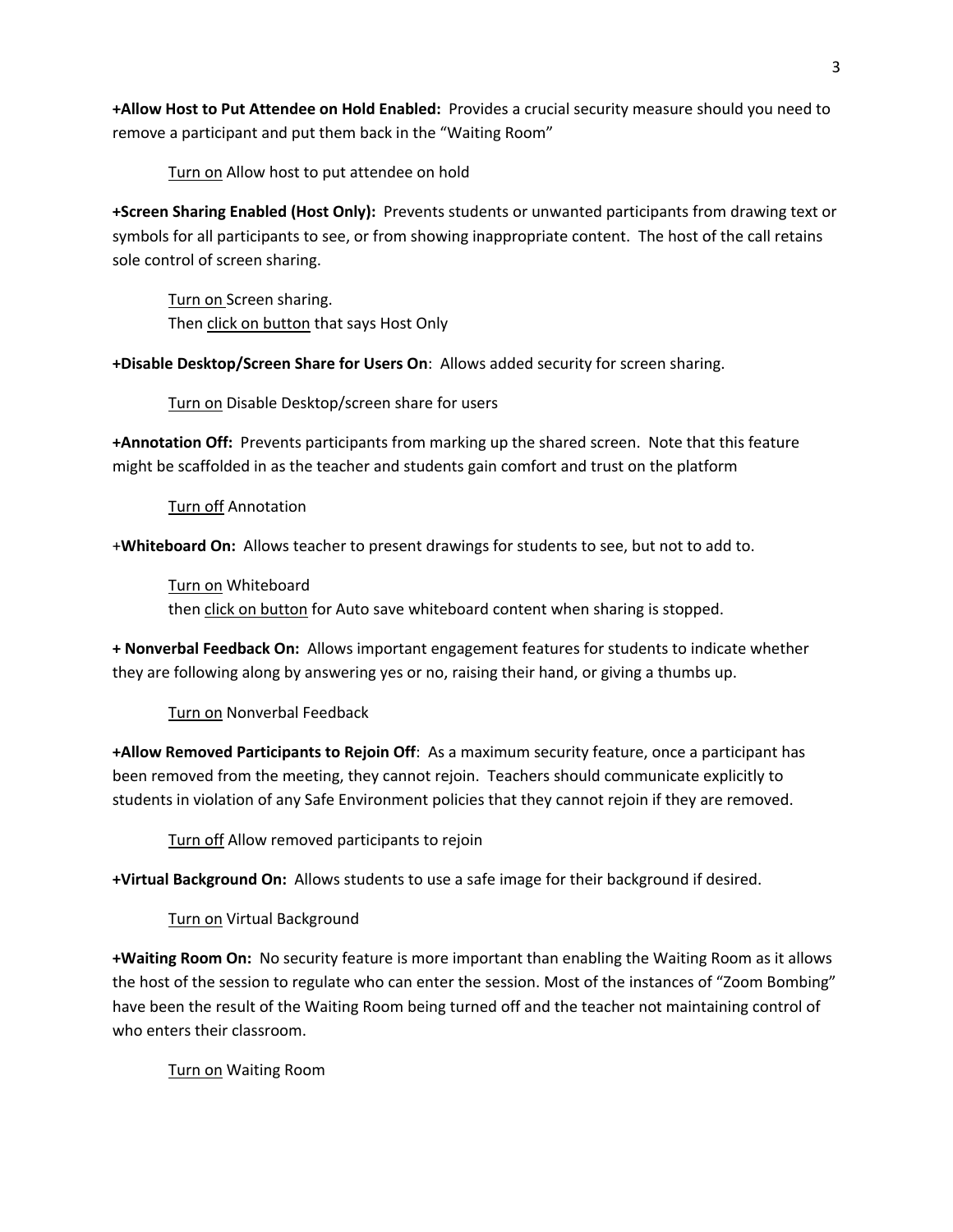



# **Critical Zoom Safe Environment Settings**

**This document reinforces our original guidelines found in PDF format [here](https://drive.google.com/file/d/14RC6g8ez1BIrFqKJV3L7hbz2j3lzg5Tg/view?usp=sharing).**

**Computer Audio Only**: Prevents unknown participants from joining via telephone instructions you provide for using non-Zoom audio.

Other

|                 | Telephone and Computer Audio |  |
|-----------------|------------------------------|--|
| Telephone<br>F. |                              |  |
| Computer Audio  |                              |  |
| Save            | Cancel                       |  |

**Join Before Host Disabled**: Prevents students from spending time in your "classroom" unattended. You become the first person in the call and regulate who enters with your permission.



**Chat Enabled, But Prevent Participants from Saving Chat:** Allows all communication to be publicly visible and prevents students from obtaining a mutable "transcript" of the chat on their own device.



**Private Chat Disabled:** Prevents students from messaging each other without teacher visibility.

#### Private chat

Allow meeting participants to send a private 1:1 message to another participant.



Faith-Based. Future-Focused. Catholic Schools in the Archdiocese of New York CatholicSchoolsNY.org (646) 794-2885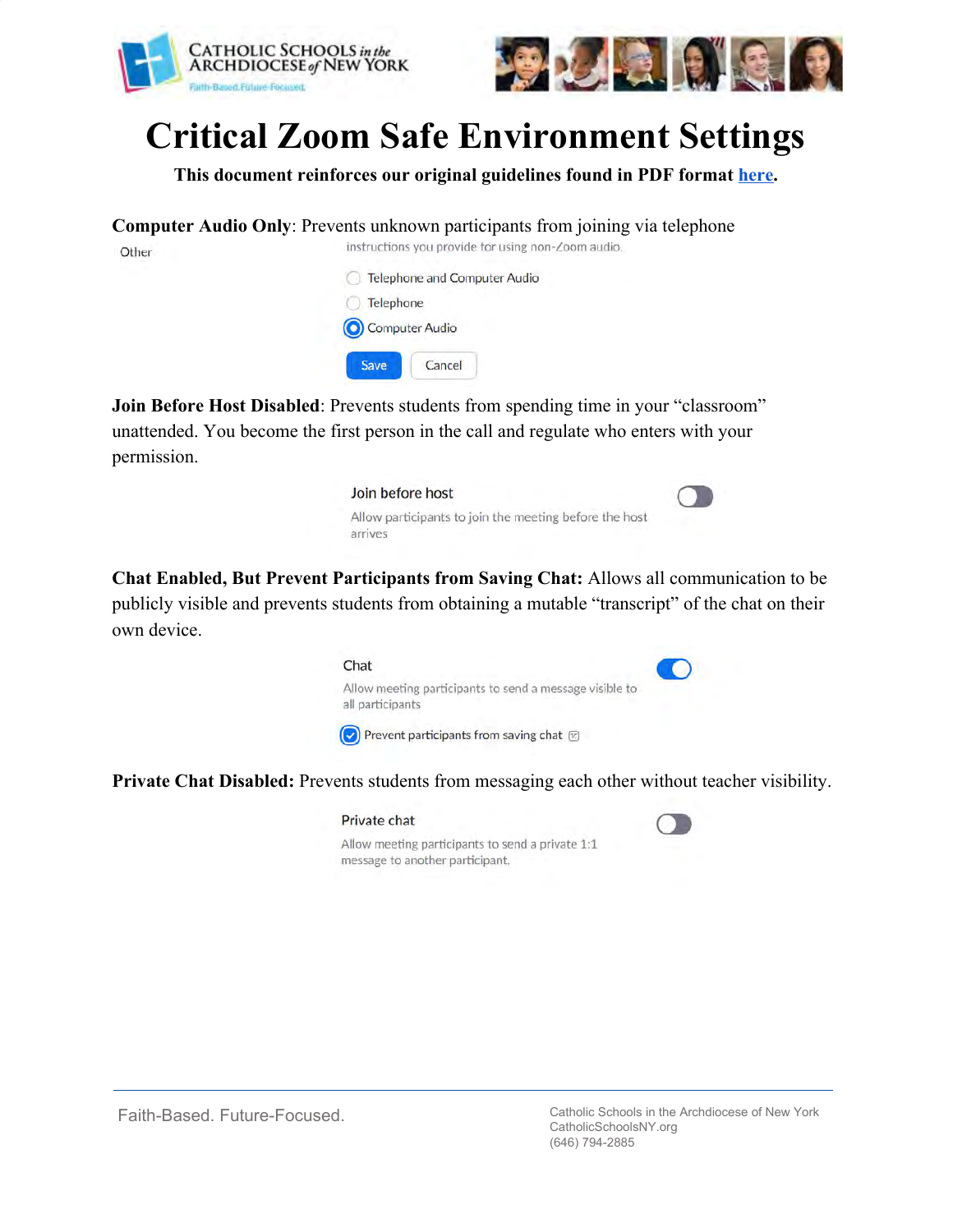



**Play Sound When Participants Join or Leave Enabled (Host Only)**: Provides the host a small cue that someone has entered. This is particularly useful in preventing intruders if you are notified of someone joining the call at an unorthodox time, or if your whole class is already in the call.

| Play sound when participants join or leave |  |
|--------------------------------------------|--|
| Play sound when participants join or leave |  |
| Heard by host and all attendees            |  |
| Heard by host only                         |  |
|                                            |  |

**Allow Host to Put Attendee on Hold Enabled**: Provides a crucial security measure should you need to remove a participant and put them back in the "Waiting Room."

| Allow host to put attendee on hold                                 |  |
|--------------------------------------------------------------------|--|
| Allow hosts to temporarily remove an attendee from<br>the meeting. |  |

**Screen Sharing Enabled (Host Only)**: Prevents students or unwanted participants from drawing text or symbols for all participants to see, or from showing inappropriate content. The host of the call retains sole control of screen sharing.



**Disable Desktop/Screen Share for Users On:** Allows added security for screen sharing.

allow sharing of selected applications. [v]

| Disable desktop/screen share for users                |  |  |
|-------------------------------------------------------|--|--|
| Disable desktop or screen share in a meeting and only |  |  |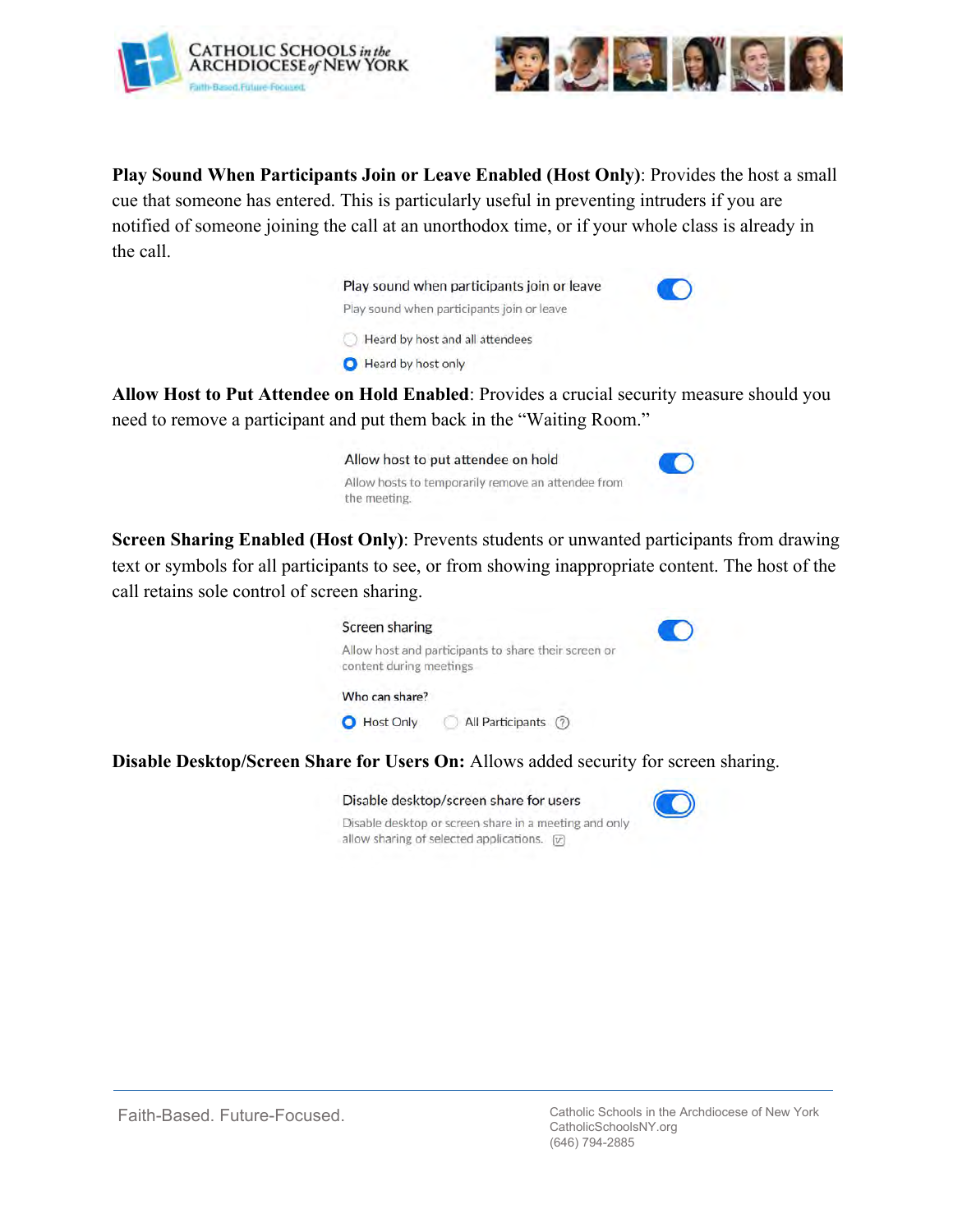



**Annotation Off:** Prevents participants from marking up the shared screen. Note that this feature might be scaffolded in as the teacher and students gain comfort and trust on the platform.

# Annotation Allow participants to use annotation tools to add information to shared screens  $\boxed{v}$

**Whiteboard On:** Allows the teacher to present drawings for students to see, but not to add to



**Nonverbal Feedback On:** Allows important engagement features for students to indicate whether they are following along by answering yes or no, raising their hand, or giving a thumbs up.



**Allow Removed Participants to Rejoin Off:** As a maximum security feature, once a participant has been removed from the meeting, they cannot rejoin. Teachers should communicate explicitly to students in violation of any Safe Environment policies that they cannot rejoin if they are removed.



**Virtual Background On:** Allows students to use a safe image for their background if desired.

### Virtual background



Allow users to replace their background with any selected image. Choose or upload an image in the Zoom Desktop application settings.

Faith-Based. Future-Focused. Catholic Schools in the Archdiocese of New York CatholicSchoolsNY.org (646) 794-2885